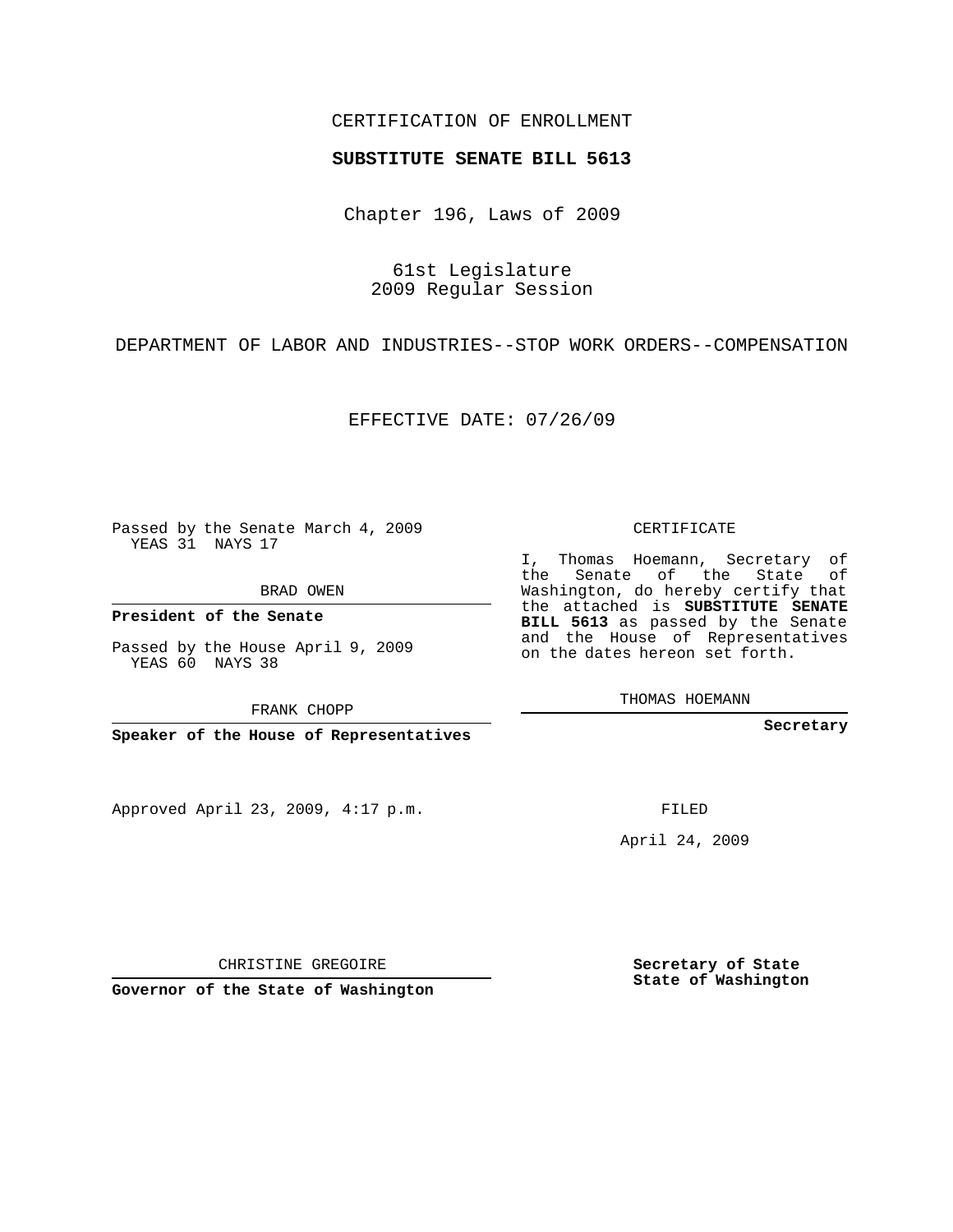## **SUBSTITUTE SENATE BILL 5613** \_\_\_\_\_\_\_\_\_\_\_\_\_\_\_\_\_\_\_\_\_\_\_\_\_\_\_\_\_\_\_\_\_\_\_\_\_\_\_\_\_\_\_\_\_

\_\_\_\_\_\_\_\_\_\_\_\_\_\_\_\_\_\_\_\_\_\_\_\_\_\_\_\_\_\_\_\_\_\_\_\_\_\_\_\_\_\_\_\_\_

Passed Legislature - 2009 Regular Session

## **State of Washington 61st Legislature 2009 Regular Session**

**By** Senate Labor, Commerce & Consumer Protection (originally sponsored by Senators Kohl-Welles, Keiser, Franklin, Kline, McDermott, Tom, and Fraser)

READ FIRST TIME 02/17/09.

 AN ACT Relating to authorizing the department of labor and industries to issue stop work orders for violations of certain workers' compensation provisions; and adding a new section to chapter 51.48 RCW.

BE IT ENACTED BY THE LEGISLATURE OF THE STATE OF WASHINGTON:

 NEW SECTION. **Sec. 1.** A new section is added to chapter 51.48 RCW to read as follows:

 (1) In addition to the penalties provided by this chapter, an employer performing services that require registration under chapter 18.27 RCW or licensing under chapter 19.28 RCW who violates RCW 51.14.010 may be subject to a stop work order issued under this section.

 (2) If the director determines after an investigation that an employer is in violation of RCW 51.14.010, the director may issue a stop work order against the employer requiring the cessation of business operations of the employer. Service of the order must be in accordance with subsection (3) of this section.

 (3) When a stop work order is served on a worksite by posting a copy of the stop work order in a conspicuous location at the worksite, it is effective as to the employer's operations on that worksite. When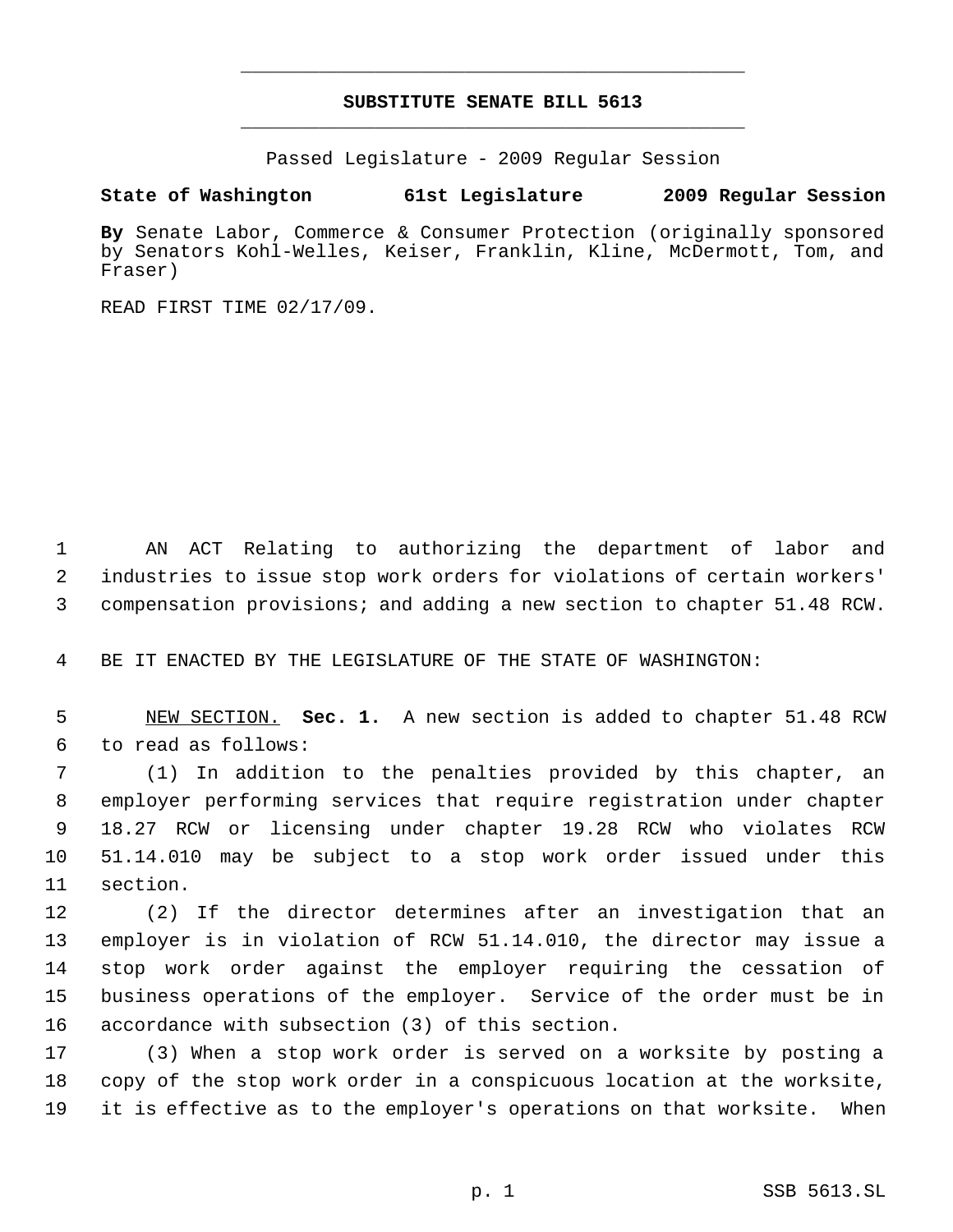a stop work order is served on the employer, the order is effective to all employer worksites for which the employer is not in compliance. Business operations of the employer must cease immediately upon service consistent with the stop work order. The order remains in effect until the director issues an order releasing the stop work order upon finding that the employer has come into compliance and has paid any premiums, penalties, and interest under this title or issues an order of conditional release pursuant to subsection (6) of this section.

 (4) An employer who violates a stop work order is subject to a one thousand dollar penalty for each day not in compliance.

 (5) An employer against whom a stop work order has been issued may request reconsideration from the department or may appeal to the board of industrial insurance appeals. The request must be made in writing to the department or the board within ten days of receiving the stop work order at the worksite or in person. If the department conducts a reconsideration, it must be concluded within ten days of receiving the request for reconsideration by the employer. The stop work order remains in effect during the period of reconsideration or appeal, unless the employer furnishes to the department a cash deposit or bond in the amount of five thousand dollars or one thousand dollars per covered worker identified, whichever is greater. At time of a final order upholding a stop work order, the bond or cash deposit will be seized and applied to the premium, penalty, and interest balance of that employer. In an appeal before the board, the appellant has the burden of proceeding with the evidence to establish a prima facie case for the relief sought in such appeal. RCW 51.52.080 through 51.52.106 govern appeals under this section. Further appeals taken from a final decision of the board under this section are governed by the provisions relating to judicial review of administrative decisions contained in RCW 34.05.510 through 34.05.598, and the department has the same right of review from the board's decisions as do employers.

 (6) The director may issue an order of conditional release from the stop work order if the employer has complied with the coverage requirements of this title and agreed to pay premiums, penalties, and interest through a payment schedule. If the terms of the schedule are not met, the stop work order may be reinstated and the unpaid balance will become due.